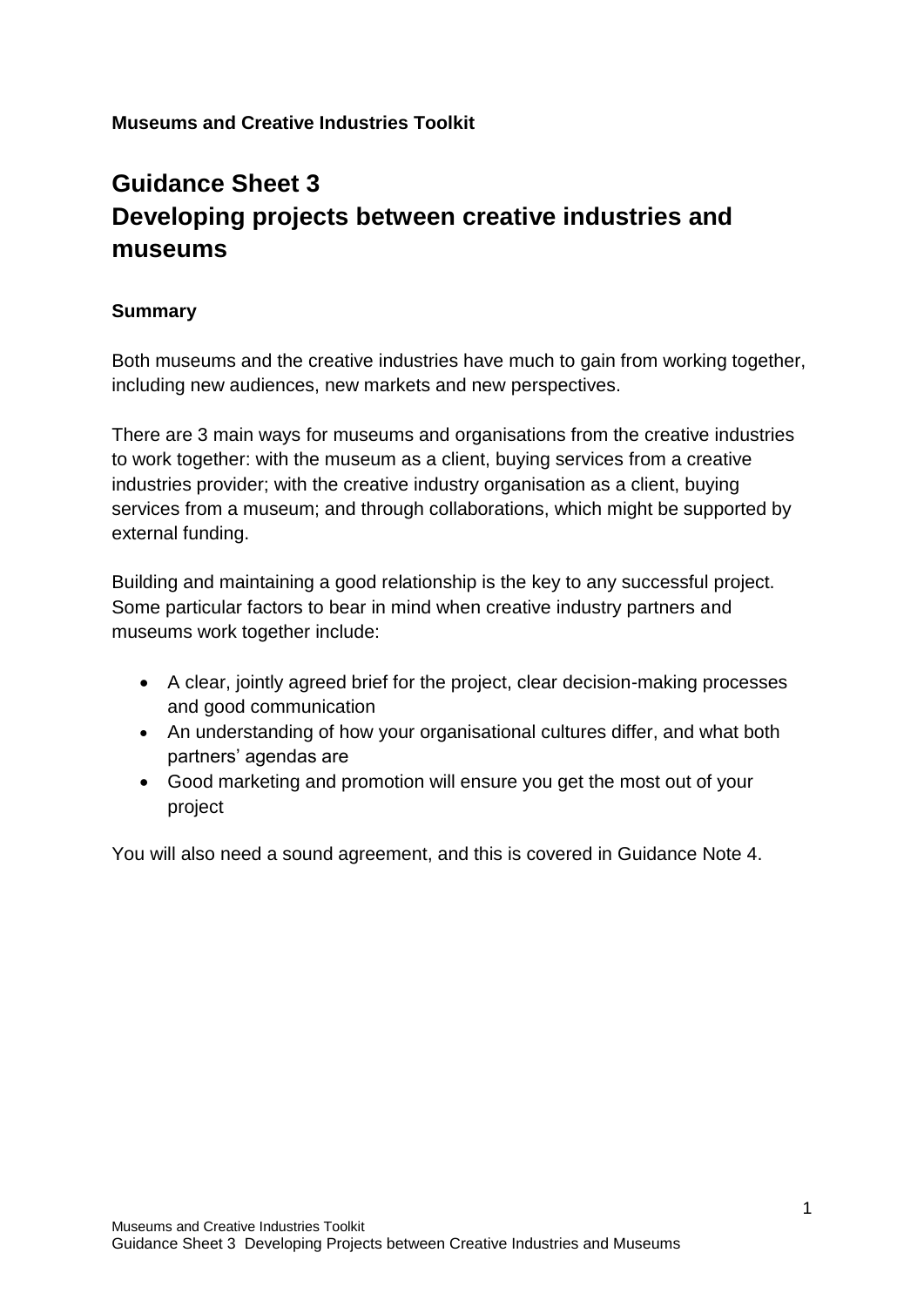# **Contents**

- **1 Why work together?**
- **2 Ways of working together**
- **3 Funding for collaborative projects**
- **4 Collaborations: building good relationships**

## **1 Why work together?**

Both museums and the creative industries have much to gain from working together. Museums offer a rich source of content to creative industries, while creative industries can show museum collections in a new light, and bring them to new audiences. Museums offer original locations for film shoots or arts performances, and museums that are used in this way can benefit from good publicity and increased visitor numbers. Visual artists showing their work in museums can make people look again at the building or collection, while taking inspiration from the museum and seeing their own reputation enhanced. Museums enjoy high levels of public trust and are associated with high-quality art and design: creative businesses working with museums benefit from these positive associations, while offering their own reputation for innovation and modernity to organisations that are sometimes perceived as being stale and old-fashioned.

For creative businesses, working with museums offers new income streams, from commercial ventures and public funding. And museums may also generate income through working with the creative industries, from providing services and joint ventures.

## **2 Ways of working together**

Both museums and creative businesses can act as client or provider in conventional, commercially-based relationships. But there are also possibilities for collaborations and joint ventures.

**Museums as clients:** the museum buys a product or service from a creative business. This might be design for a display, a promotional film for use on social media, or digital media to interpret an exhibition.

**Creative business as client:** the creative business buys a product or service from a museum. This might be an image to reproduce in a publication or greetings card, the use of the building for a location shoot, or using the museum and collection as the setting for a game.

 Historic venues and landscapes are regularly used as locations for film and TV. Crom Estate in County Fermanagh and Castle Howard in Yorkshire have both been used recently by the BBC as locations. In both instances, the venues maximised the publicity from this through their websites and used it as an opportunity to market themselves. To find out more about marketing the Crom Estate click here for the case study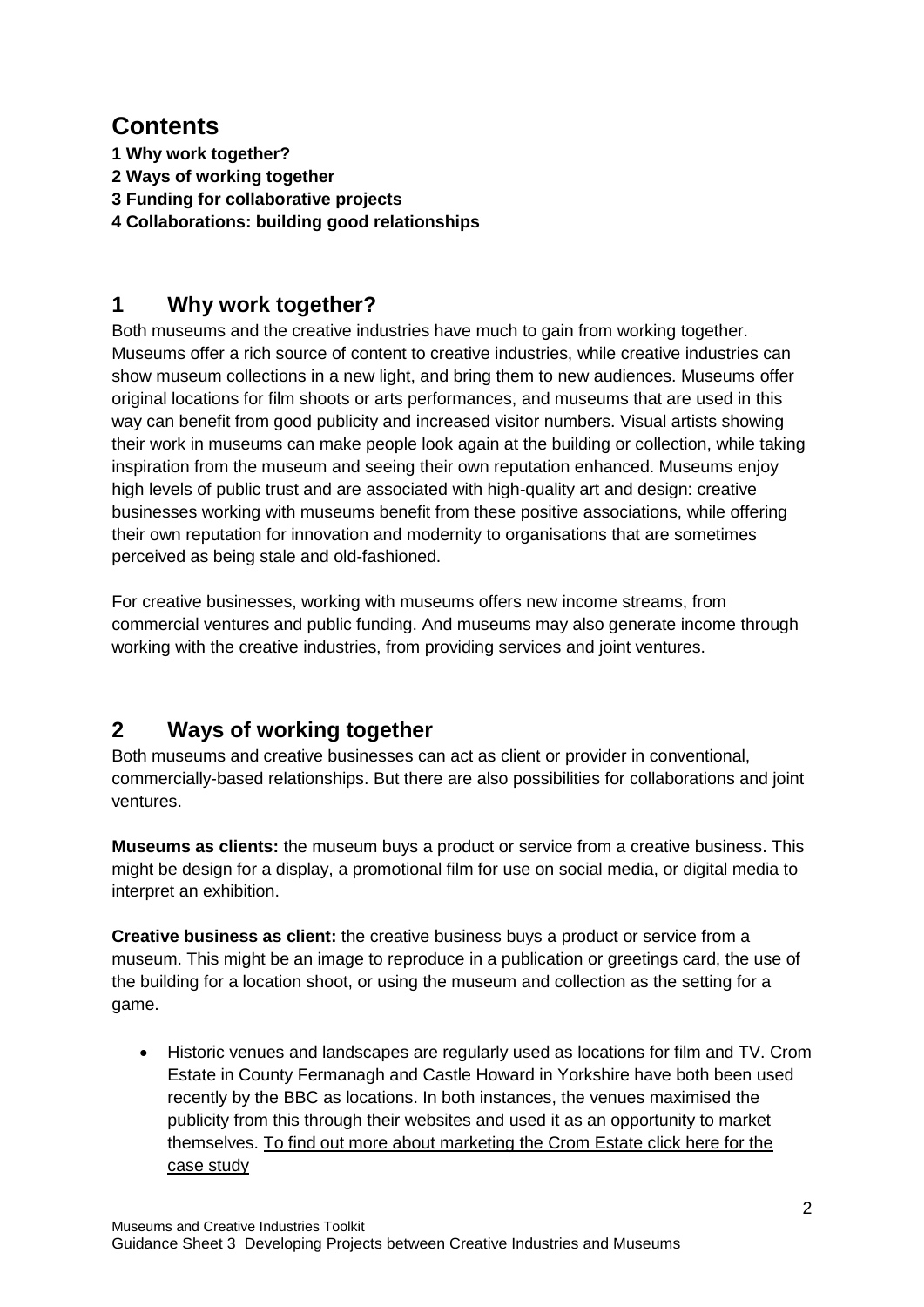**Museums and creative industries as collaborators:** this might involve developing a product together, or applying for funding jointly to enable a creative business to produce work in or for the museum. Examples include:

- 'Making it': Craft NI worked with the Ulster Museum to provide a two-year placement for a designer-maker. The maker got space and equipment to support their work and in return they developed and ran events for the museum. To find out more click here for the case study
- The Irish Linen Centre is working with one of the last commercial Irish linen producers to create a range based on historical designs from its collection, to sell in the linen centre shop. To find out more click here to read the case study
- Derry City Council Heritage and Museum Service and Uproar Comics worked together to produce a comic based on the rebellion of Sir Cathair O'Doherty in 1608. The comic was aimed at engaging younger audiences in the story and the related collections. To find out more click here for the case study
- Set designers and theatre producers worked with the National Railway Museum in York during a large redisplay to help them bring a sense of drama and storytelling to displays and interpretation
- Dancers worked with primary school children at the Collection in Lincolnshire to create new pieces of dance based on short stories or poems inspired by the museum's collection
- In England, the Arts Council-funded Museumaker project supported craft makers and museums to work together. Craft makers were able to raise the profile of their work and open up new commercial and creative opportunities; museums found new ways of interpreting collections and engaging audiences

#### **3 Funding for collaborative projects**

Museums are eligible to apply for projects involving visual and performing artists through the Arts Council of Northern Ireland's small grants programme. Project funding of up to £10,000 is available for projects including new commissions. Funding has to be spent within a twelvemonth period, and priority is given to projects in areas of deprivation. For further details, see [http://www.artscouncil-ni.org/funding/scheme/small-grants-programme.](http://www.artscouncil-ni.org/funding/scheme/small-grants-programme) Arts Council Northern Ireland also had other funding streams that might be suitable for collaborations between certain areas of the creative industries and museums: [http://www.artscouncil](http://www.artscouncil-ni.org/funding/for-organisations)[ni.org/funding/for-organisations](http://www.artscouncil-ni.org/funding/for-organisations)

Working with a partner from one of the creative industries could be the key to unlocking funding opportunities for museums. Partnerships are likely to open up a wider range of nontraditional funding opportunities. For example, the Wellcome Trust Arts Awards support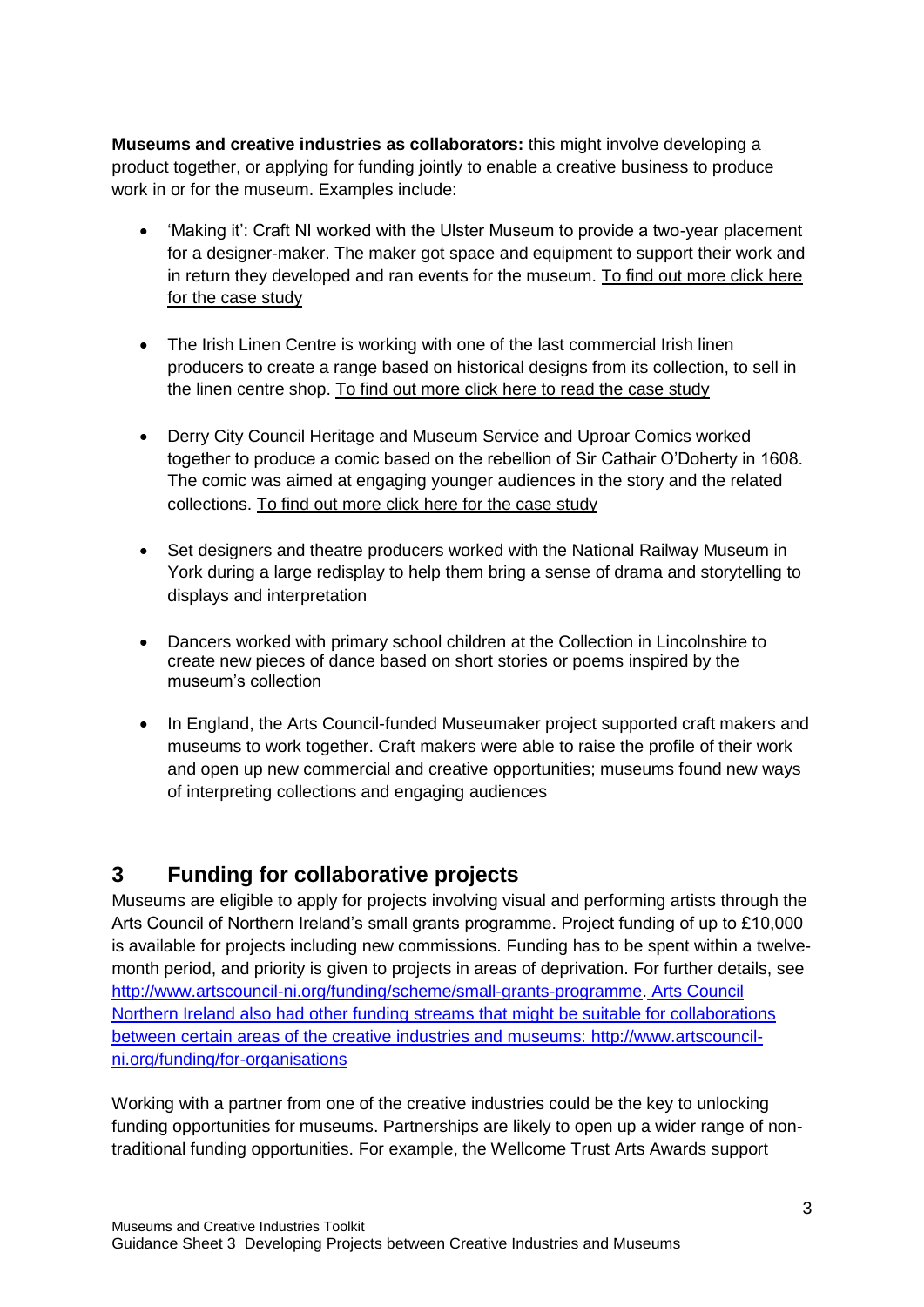imaginative and experimental arts projects that explore biomedical science: <http://www.wellcome.ac.uk/Funding/Public-engagement/Funding-schemes/Arts-Awards/>

The Northern Ireland Museums Council operates a small grant programme for local museums, which assists projects geared towards the protection and interpretation of collections, and encouraging wider public participation with museums. For further details, see<http://www.nimc.co.uk/grants/>

In addition, a number of organisations representing different areas of the creative industries also have funding streams which may be appropriate for these sorts of projects. They include Screen NI: [http://www.northernirelandscreen.co.uk/categories/5/investment-and](http://www.northernirelandscreen.co.uk/categories/5/investment-and-funding.aspx)[funding.aspx](http://www.northernirelandscreen.co.uk/categories/5/investment-and-funding.aspx) and Craft NI:<http://craftni.org/>

### **4 Collaborations: building good relationships**

Some of what will make a collaboration work is down to having a clear and sound agreement and this is covered by Guidance Sheet 4 in this series. This section deals with some general points that will help lay the foundations for good working relationships.

**Clarity** For any project to be successful you need to have a clear idea of what you want to achieve and what role each partner is going to play, so a clear brief for any work is essential.

**Time** Like working with any partner or client, ensuring that there is a decent amount of time for the project is also important. If you are working with a new partner or client, you need to take time to get to know each other and how you both work. If the project involves others, for example working with a local or specialist group, make sure you leave time for the both the museum and the creative industry partner to develop relationships.

**Communication** It is also important to have clearly identified members of staff for partners to liaise with. It might be also be useful to invite a range of staff from the project partners to a meeting so they can meet other people from the partner organisation who they might be working with, or just to get to know each other a little better and raise the profile of the work within the organisations.

**Organisational cultures** Museums and creative businesses are likely to have different working practices and workplace cultures. This need not prevent you working together effectively, but you need to be aware of any aspects that might be problematic and agree in advance how you will handle them – for example make it clear how quickly you will be able to respond to suggestions or requests. If other people need to be involved in the decisionmaking process and this will slow things down, make sure your partner is aware of this.

**Recognising and accommodating different agendas** Both partners need to be clear about how the project fits with their business plans. Your aims for the project do not need to be the same, but they do need to be compatible. Have a conversation about this and be aware of differing agendas. Think about how you will ensure that no one's aspirations get lost in the process.